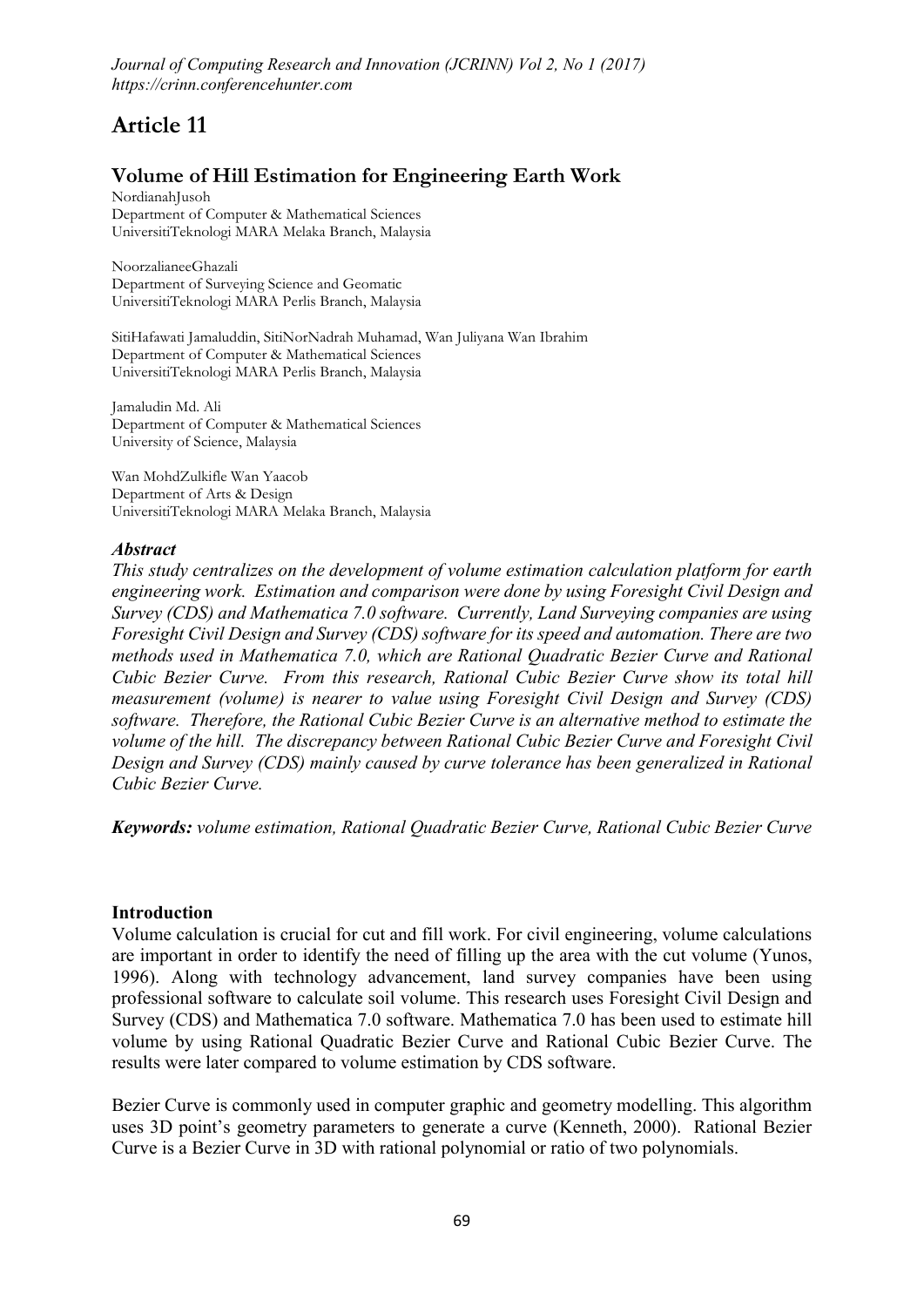This study uses both Rational Quadratic Bezier Curve and Rational Cubic Bezier Curve. Aiming to provide alternative software for cut and fill project for a small land survey company, this study utilizes Mathematica 7.0 to estimate hill's volume.

Consecutively, this research focuses on control value, *hi* derivations and analysis for a smooth surface, estimates hill volume and analytical comparison for volume estimation between CDS and Mathematica 7.0. There are numerous researches for land surface volume calculation inclusive of soil, hill, mountain, coal mine among others.

Chun-Shung Chen and Hung-Cheng Lin (1990) in "Estimating Pit-Excavation Volume Using Cubic Spline Volume Formula" has extended cubic spline polynomial and develop a new formula to estimate coal mine excavation. Various size rectangles have been constructed by connecting two lines from ground profile point's selections. Irregular grid areas were later used to estimate coal mine excavation volume. Newly develop volume estimation formula in this research is accurate because it produces a smooth curve from cubic spline polynomial.

Pyramid Frustum Formula for Computing Volumes at Roadway Transition Areas" (Said, 1991) used Average-End-Area (AEA) and Pyramid Frustum (PF) formula to calculate cut and fill volume in road transition design. In AEA, volume was obtained by a multipliedaverage of the end areas by the distance between cross sections. In PF, the volume is calculated by multiplied base area by height and is divided by three. This research indicates a large error in AEA compared to PF. Therefore, PF is more suitable for road transition design volume calculations.

## Methodology

This research uses simulation coordinate  $(x_i, y_i, z_i)$  data with  $i = 1,..., 10$  as a control point.  $x_i, y_i$  are Easting and Northing, with  $z_i$  as a height. Assuming the base and top of the hill have an equal width, there will only be two Northing  $(y_1$  and  $y_2$ ). Control points  $i = 1-5$  are coordinated for front surface and  $i = 6-10$  are back surface. Curve for both surfaces are similar (Figure 1).



Figure 1: Hills front and back control points

This study uses both Rational Quadratic Bezier Curve and Rational Cubic Bezier Curve. Hill volume was determined by these steps: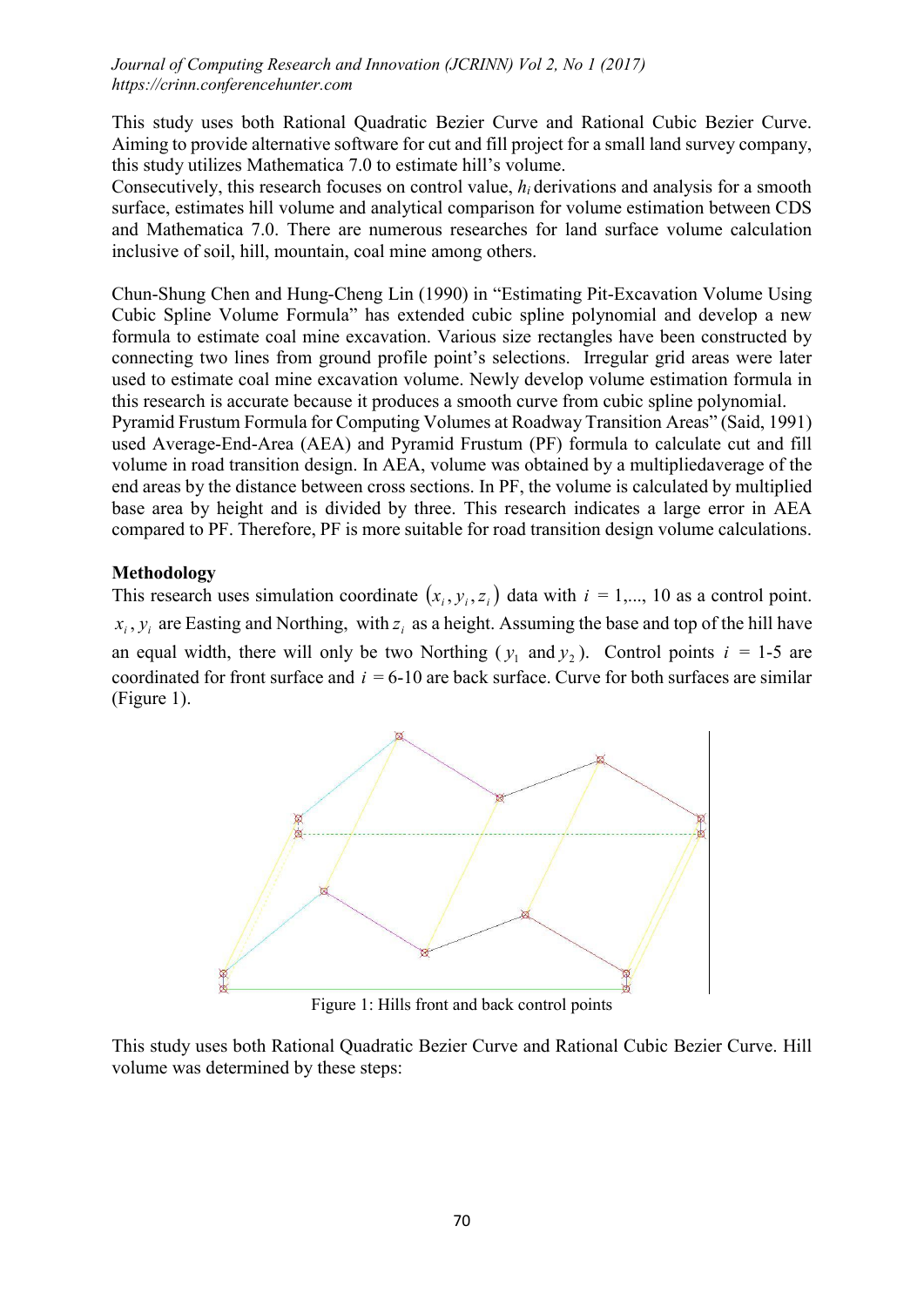Develop new equations with a constant Mean Sea Level (MSL) datum using Rational Quadratic Bezier Curve, equation (2) and Rational Cubic Bezier Curve, equation (4)

$$
R_i(x) = r_i(x) - 7.5
$$
 (1)

where  $r_i(x)$  is a Rational Quadratic Bezier Curve or Rational Cubic Bezier Curve and 7.5 is an arbitrary value for Mean Sea Level.

$$
r_{i}(t) = \frac{(1 - t^{2})z_{i} + 2(1 - t)tw_{i}h_{i} + t^{2}z_{i+1}}{(1 - t)^{2} + 2(1 - t)tw_{i} + t^{2}}
$$
\n(2)

where,

$$
t = \frac{(x - x_i)}{(x_{i+1} - x_i)}
$$

with control point  $r_i$ ,  $i = 1,...,5$ .

(3)

$$
r_{i}(t) = \frac{(1-t^{2})z_{i} + 2(1-t)^{2} \text{tw}_{i} \text{h}_{i} + 2(1-t)t^{2} \text{w}_{i+1} \text{h}_{i+1} + t^{2} z_{i+1}}{(1-t)^{2} + 2(1-t)^{2} \text{tw}_{i} + 2(1-t)t^{2} \text{w}_{i+1} + t^{2}}
$$
(4)

where,

$$
t = \frac{(x - x_i)}{(x_{i+1} - x_i)}
$$
(5)

with control point  $r_i$ ,  $i = 1,...,5$ .

i) Calculate areas for each surface  $(A_1, A_2, A_3 \& A_4)$ 

$$
A_i = \int_{x_{i-1}}^{x_i} R_i(x) dx
$$
  
(6)

where  $i = 1, 2, 3$  and 4.

ii) Calculate volume for each surface  $(V_1, V_2, V_3 \& V_4)$ 

$$
V_i = A_i \big[ y_2 - y_1 \big]
$$

(7)

where  $i = 1, 2, 3$  and 4 and  $y_2 - y_1$  is hill's width.

iii) Calculate hill's volume, *V*

$$
V = V_1 + V_{21} + V_3 + V_4 \tag{8}
$$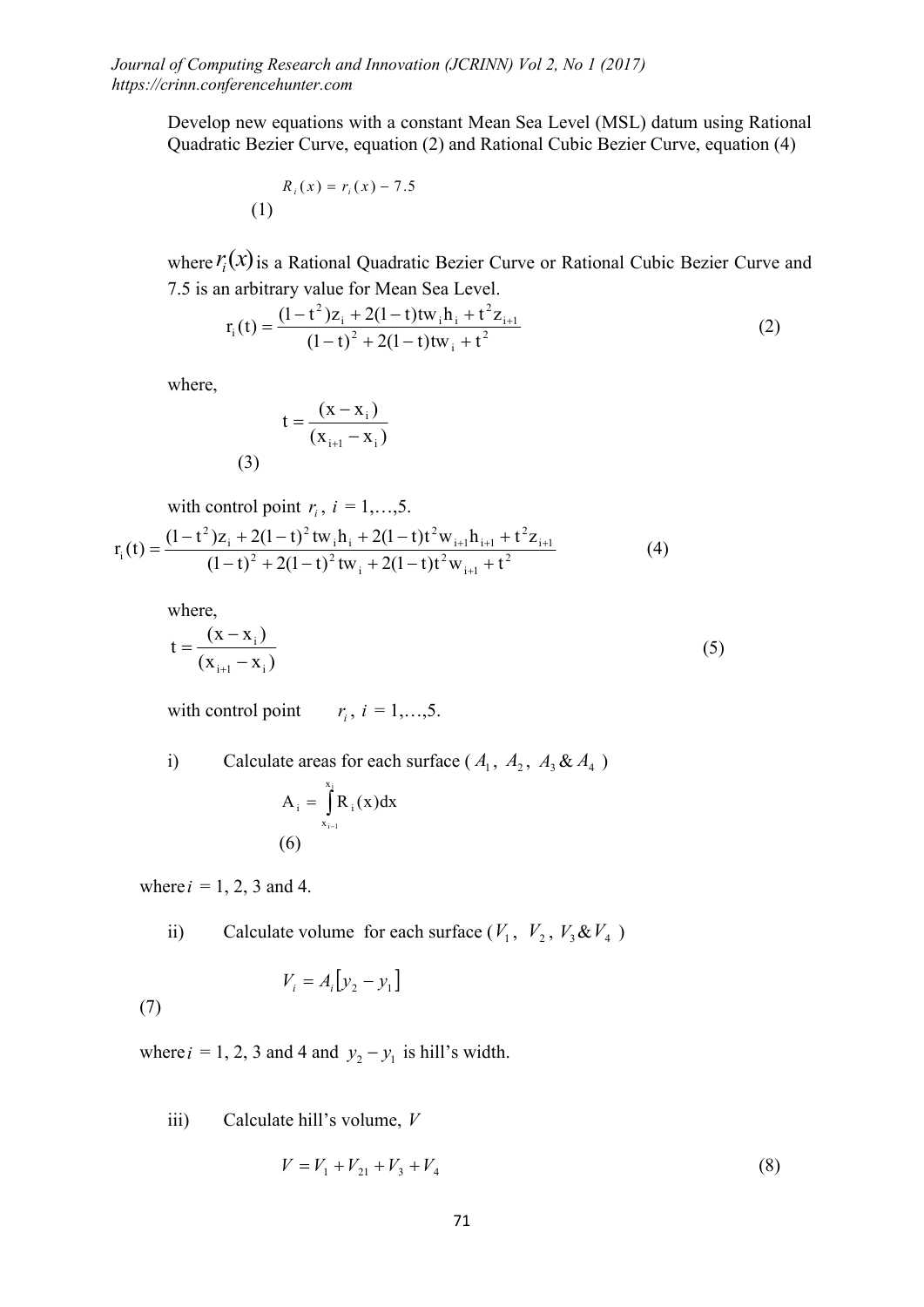Both results were then compared to CDS result in order to evaluate the efficiency of the equations in calculating hill's volume.

#### Results and Discussion

The result from this research is obtained from Rational Quadratic Bezier Curve and Rational Cubic Bezier Curve. Both Bezier Curves were based on control value,  $h_i$ , weightage,  $w$ , Iterative Formula,  $h_{i+1}$ , hill's curvature based on weight,  $w$  and hill's volume.

## The relationship between control value, *hi* and weightage, *w*.

Control point,  $h_i$ , in this section is represented by  $h_i$ , the first control point. Table 1 are three arbitrary coordinates used in the simulations. Table 2 shows result for control point, *hi* byRational Quadratic Bezier Curve with a different weightage, *w*. Figure 2 illustrates first and second curves from Rational Quadratic Bezier Curve. Rational Cubic Bezier Curve however, indicate a correlation between  $h_i$  and  $z_i$ . It was demonstrated by an Iterative Formula,  $h_{i+1} = z_{i+1}$ .

$$
r_1 = \frac{\left[ \left( (1 - t_1)^2 z_1 \right) + (2(1 - t_1) t_1 w h_1) + \left( t_1^2 z_2 \right) \right]}{\left( (1 - t_1)^2 \right) + (2(1 - t_1) t_1 w) + \left( t_1^2 \right)} \tag{9}
$$
\n
$$
r_2 = \frac{\left[ \left( (1 - t_2)^2 z_2 \right) + (2(1 - t_2) t_2 w h_1) + \left( t_2^2 z_3 \right) \right]}{\left( (1 - t_2)^2 \right) + (2(1 - t_2) t_2 w) + \left( t_2^2 \right)}
$$
\n
$$
10)
$$

(10)

| Table 1: Coordinates (1-3) |          |                 |       |  |  |  |
|----------------------------|----------|-----------------|-------|--|--|--|
| 1                          | $x_{i}$  | $\mathcal{V}_i$ | $Z_i$ |  |  |  |
|                            | 3000.349 | 172.972         | 8.5   |  |  |  |
| 2                          | 3667.444 | 172.972         | 18.5  |  |  |  |
| $\mathbf{c}$               | 4334.539 | 172.972         | 12.5  |  |  |  |

Table 2 : Value for  $h_1$  by different w

| w   | $h_{1}$ |  |
|-----|---------|--|
| 0.8 | 31.293  |  |
| 0.9 | 19.185  |  |
| 1.0 | 29.440  |  |

## **Iterative Formula,**  $h_{1+1}$

Figure 2, 3 and 4 are the curves generated from Rational Quadratic Bezier Curve represented by first and second curves as  $(r_1 \& r_2)$ , second and third curves as  $(r_2 \& r_3)$  and third and fourth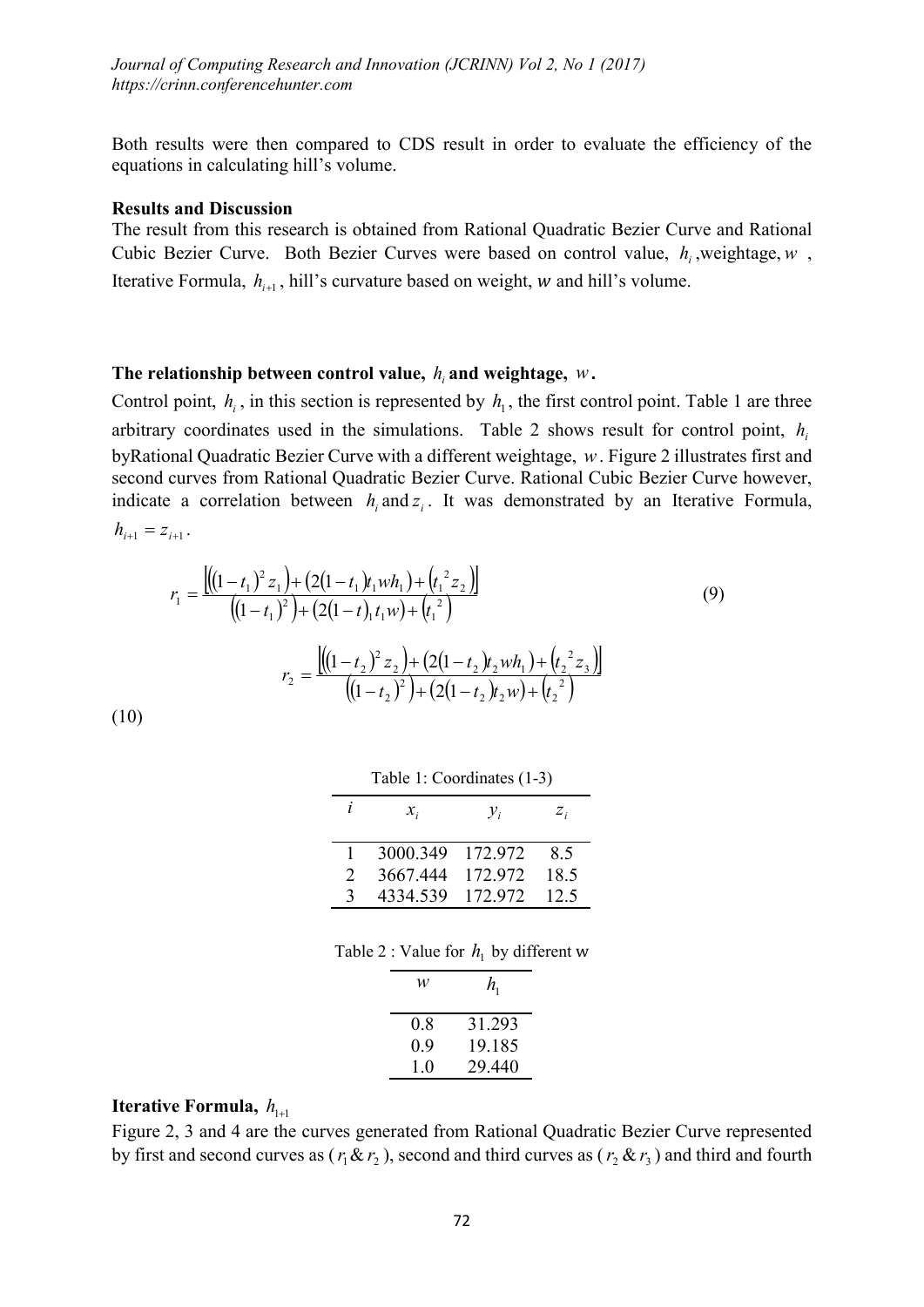curves as  $(r_3 \& r_4)$ . Figure 2 with  $r_1$  and  $r_2$ , when  $r_1$ <sup>'</sup> $[x_2 = 3667.444] = r_2$ <sup>'</sup> $[x_2 = 3667.444]$  and  $x = x_2$ , therefore  $h_2 = \frac{h_1(x_3 - x_2) + (x_1 - x_3)z_2}{h_1(x_3 - x_3)}$ 1  $\mathcal{N}_2$  $h_2 = \frac{h_1(x_3 - x_2) + (x_1 - x_3)z_2}{x_1 - x_2}.$ In Figure 3, both curves  $r_2$  and  $r_3$ , when  $r_2$   $[x_3 = 4334.539] = r_3$   $[x_3 = 4334.539]$  with  $x = x_3$ ,

it produced  $h_3 = \frac{h_2(x_4 - x_3) + (x_2 - x_4)}{h_3}$ 2  $\mathcal{X}_3$  $2(\lambda_4 \lambda_3)$   $(\lambda_2 \lambda_4)^2$  $h_3 = \frac{h_2(x_4 - x_3) + (x_2 - x_4)z_3}{x_2 - x_3}.$ 

For Figure 4,  $r_3$  and  $r_4$  curves, when  $r_3'(x_4 = 5001.634) = r_4'(x_4 = 5001.634)$  and  $x = x_4$ , resulted with  $h_4 = \frac{h_3(x_5 - x_4) + (x_3 - x_5)}{h_4}$ 3  $\mathcal{N}_4$  $3(\lambda_5 \lambda_4)$   $(\lambda_3 \lambda_5)$   $\mu_4$  $h_4 = \frac{h_3(x_5 - x_4) + (x_3 - x_5)z_4}{x_3 - x_4}.$ 



Figure 2: First and second curves by Rational Quadratic Bezier Curve



Figure 3: Second and third curves by Rational Quadratic Bezier Curve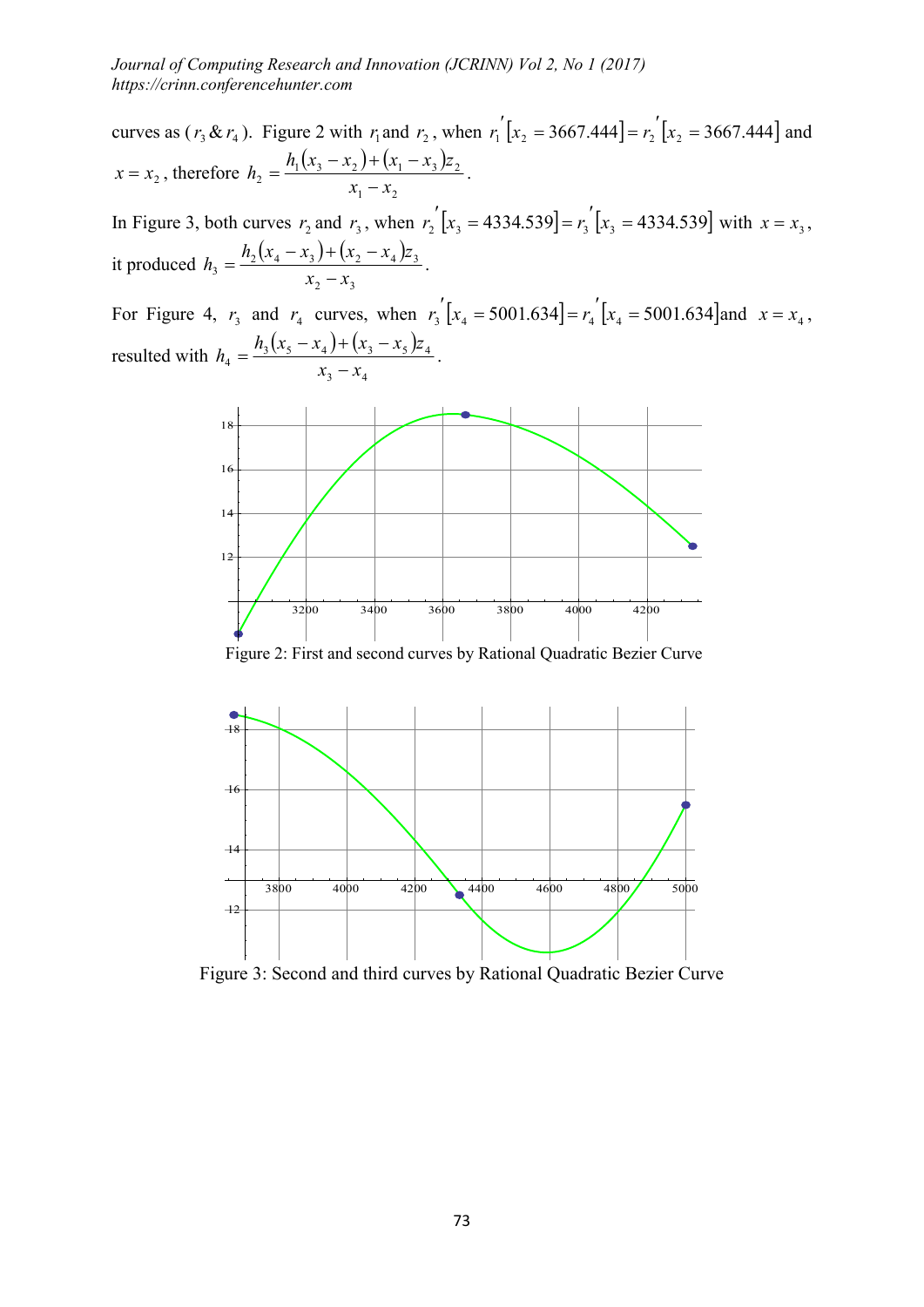

Figure 4: Third and fourth curves by Rational Quadratic Bezier Curve

In Rational Cubic Bezier Curve, the coordinate's differences have been set up to zero to represent  $C^1$  continuity. For first and second curves  $(r_1 \& r_2)$ , when  $r_1$ <sup>'</sup>[ $x_2$  = 3667.444] =  $r_2$ <sup>'</sup>[ $x_2$  = 3667.444] and  $x = x_2$ . For the second and third curves  $(r_2 \& r_3)$ , when  $r_2'(x_3 = 4334.539 = r_3'(x_3 = 4334.539)$  and  $x = x_3$ . Finally, the third and fourth curves  $(r_3 \& r_4)$ , when  $r_3$   $x_4$  = 5001.634] =  $r_4$   $x_4$  = 5001.634] with  $x = x_4$ .

Overall results for both formula are  $h_2 = z_2$ ,  $h_3 = z_3$  and  $h_4 = z_4$ . Therefore, equation (11) and (12) define the Iterative Formula for Rational Quadratic Bezier Curve and Rational Cubic Bezier Curve.

$$
h_{i+1} = \frac{(x_i - x_{i+2})z_{i+1} - (x_{i+1} - x_{i+2})h_i}{x_i - x_{i+1}}
$$

(11)

$$
(12)
$$

Curve's transition proxy of Weightage, *w* value

 $h_{i+1} = z_{i+1}$ 

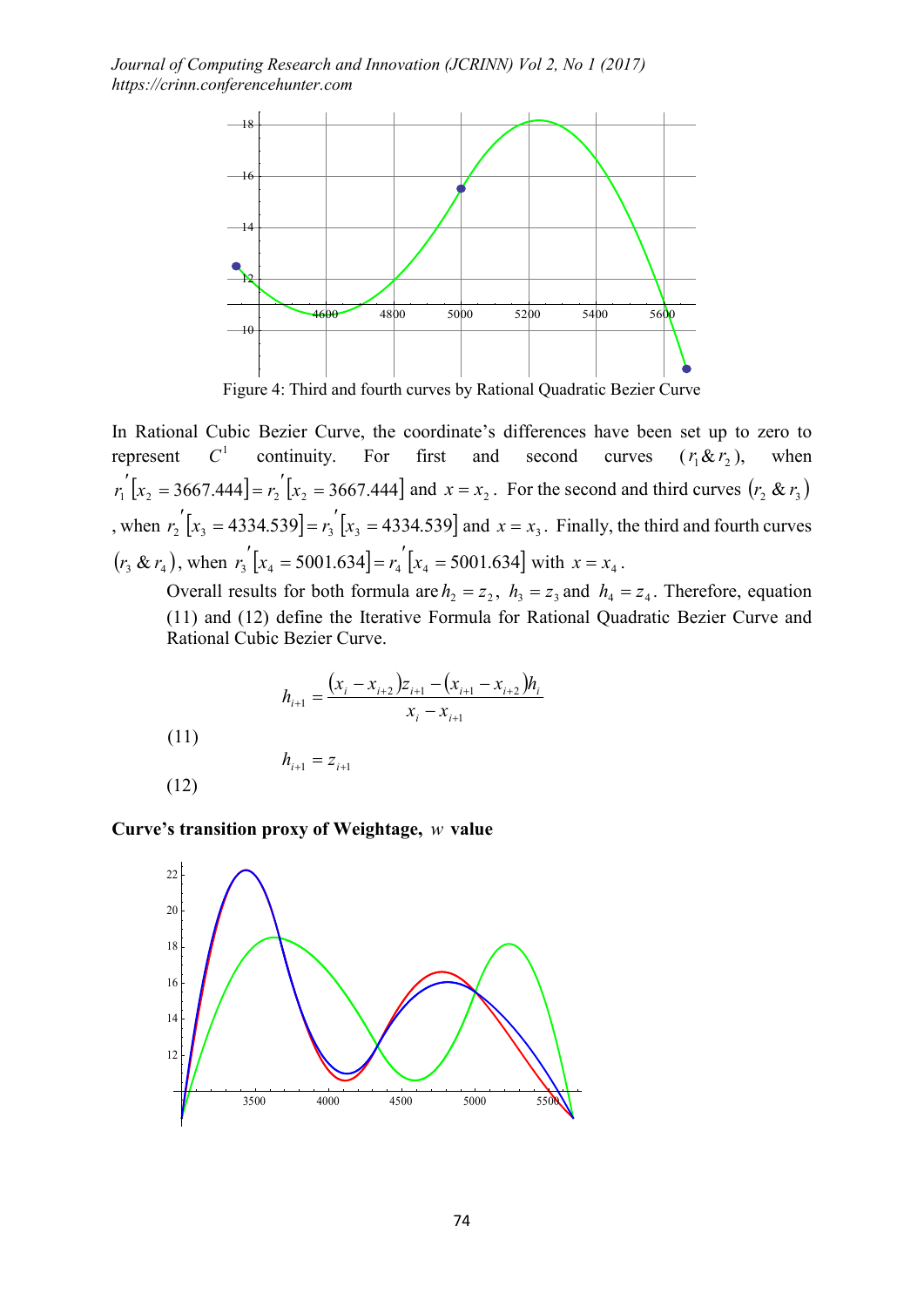

Figure 5: Rational Quadratic Bezier Curve with w variant

Figure 5 demonstrates the effect of weightage, *w* variant to the hill's curve shape in Rational Quadratic Bezier Curve.



Figure 6: Rational Cubic Bezier Curve with w variant

Figure 6 displays the effect of weightage, *w* variant to the hill's curve shape in Rational Cubic Bezier Curve.

## Hill's Volume

| Table 3: Hill's volume estimation |                |                                     |                 |                                 |  |  |
|-----------------------------------|----------------|-------------------------------------|-----------------|---------------------------------|--|--|
| <b>Method</b>                     |                |                                     |                 | Volume $(unit^3)$               |  |  |
| <b>CDS</b>                        |                |                                     |                 | 16677381.667                    |  |  |
|                                   | Weightage, $W$ | <b>Rational Bezier</b><br>quadratic | Weightage,<br>w | <b>Rational Bezier</b><br>cubic |  |  |
| <b>Mathematica</b>                |                |                                     |                 |                                 |  |  |
|                                   | 0.8            | 19192390.570                        | 0.5             | 16677379.50                     |  |  |
|                                   | 0.9            | 19387790.787                        | 1.0             | 16677379.50                     |  |  |
|                                   | 1.0            | 19568124.373                        | 1.5             | 16677379.50                     |  |  |

In regards to hill's volume calculations in Table 3, Rational Cubic Bezier Curve formula is almost identical to hill's volume computed by CDS compared to Rational Quadratic Bezier Curve formula. This insignificant volume difference however, was the succession of Rational